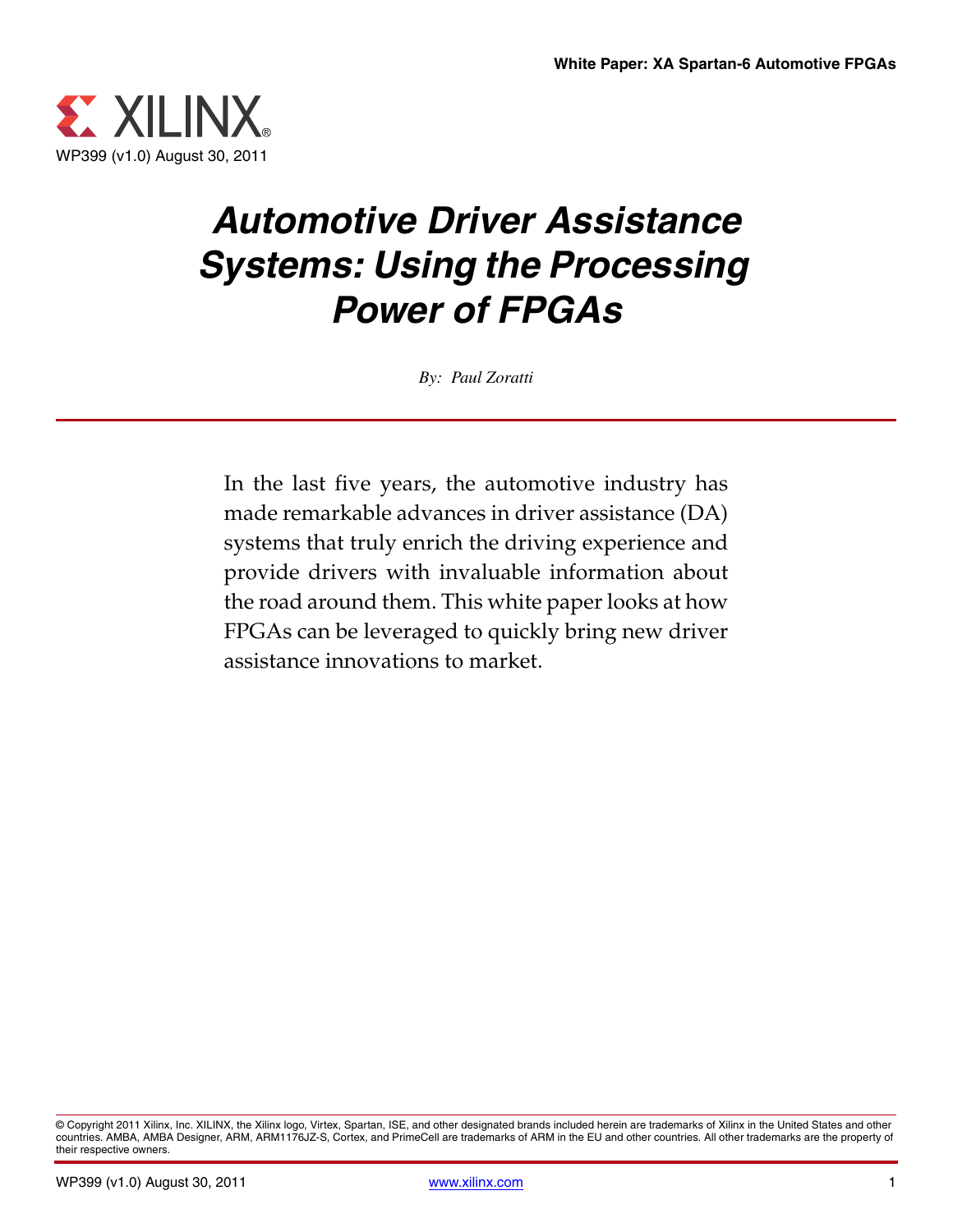#### Driver Assistance Introduction

Since the early 1990s, developers of advanced DA systems have striven to provide a safer, more convenient driving experience. Over the past two decades, DA features such as ultrasonic park assist, adaptive cruise control, and lane departure warning systems in high-end vehicles have been deployed. Recently, automotive manufacturers have added rear-view cameras, blind-spot detection, and surround-vision systems as options. Except for ultrasonic park assist, deployment volumes for DA systems have been limited. However, the research firm Strategy Analytics forecasts that DA system deployment will rise dramatically over the next decade.

In addition to government legislation and strong consumer interest in safety features, innovations in remote sensors and associated processing algorithms that extract and interpret critical information are fueling an increase in DA system deployment. Over time, these DA systems will become more sophisticated and move from high-end to mainstream vehicles, with FPGA-based processing playing a major role.

#### Driver Assistance Sensing Technology Trends

Sensor research-and-development activities have leveraged adjacent markets, such as cell-phone cameras, to produce devices that not only perform in the automotive environment, but also meet strict cost limits. Similarly, developers have refined complex processing algorithms using PC-based tools and are transitioning them to embedded platforms.

While ultrasonic sensing technology has led the market, IMS Research ([Figure 1](#page-1-0)) shows camera sensors dominating in the coming years.

<span id="page-1-0"></span>

*Figure 1:* **Driver Assistance Sensors Market**

A unique attribute of camera sensors is the value of both the raw and processed outputs. Raw video from a camera can be directly displayed for a driver to identify and assess hazardous conditions, something not possible with other types of remote sensors (for example, radar). Alternatively (or even simultaneously), the video output can be processed using image analytics to extract key information, such as the location and motion of pedestrians. Developers can further expand this "dual-use" concept of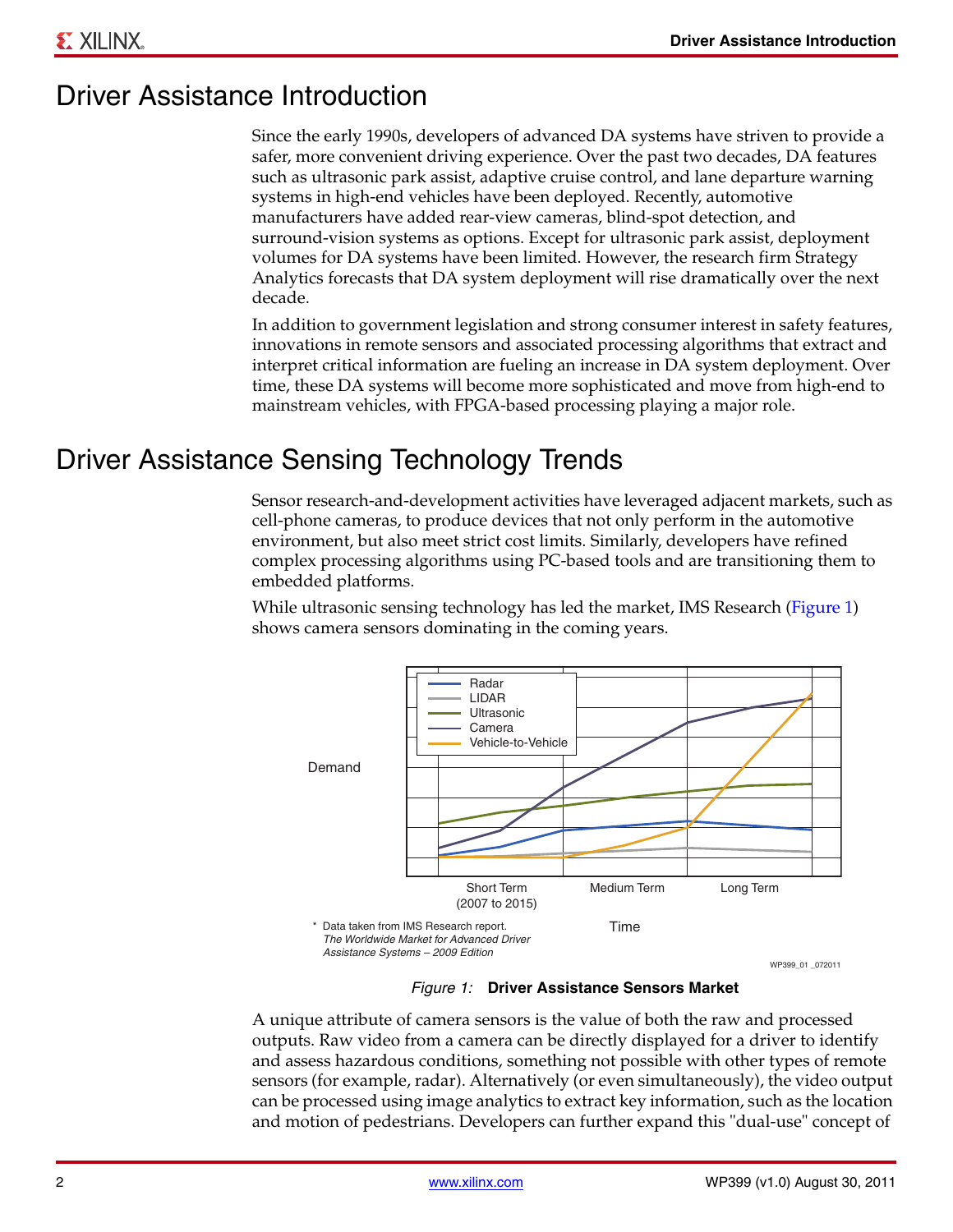camera sensor data by bundling multiple consumer features based on a single set of cameras, as illustrated in [Figure 2.](#page-2-0)

<span id="page-2-0"></span>

*Figure 2:* **Bundling Multiple Automotive Features** 

From such applications, it is possible to draw a number of conclusions regarding the requirements of suitable processing platforms for camera-based DA systems:

- They must support both video processing and image processing.
	- In this case, video processing refers to proper handling of raw camera data for display to the driver, and image processing refers to the application of analytics to extract information (for example, motion) from a video stream.
- They must provide parallel datapaths for algorithms associated with features that will run concurrently.
- Given that many new features require megapixel image resolution, connectivity and memory bandwidth are just as critical as raw processing power.

#### Meeting DA Processing Platform Requirements

FPGAs are well suited to meet DA processing platform requirements. For example, in a wide-field-of-view, single-camera system that incorporates a rear cross-path warning feature, the system's intent is to provide a distortion-corrected image of the area behind the vehicle. In addition, object-detection and motion-estimation algorithms generate an audible warning if an object is entering the projected vehicle path from the side.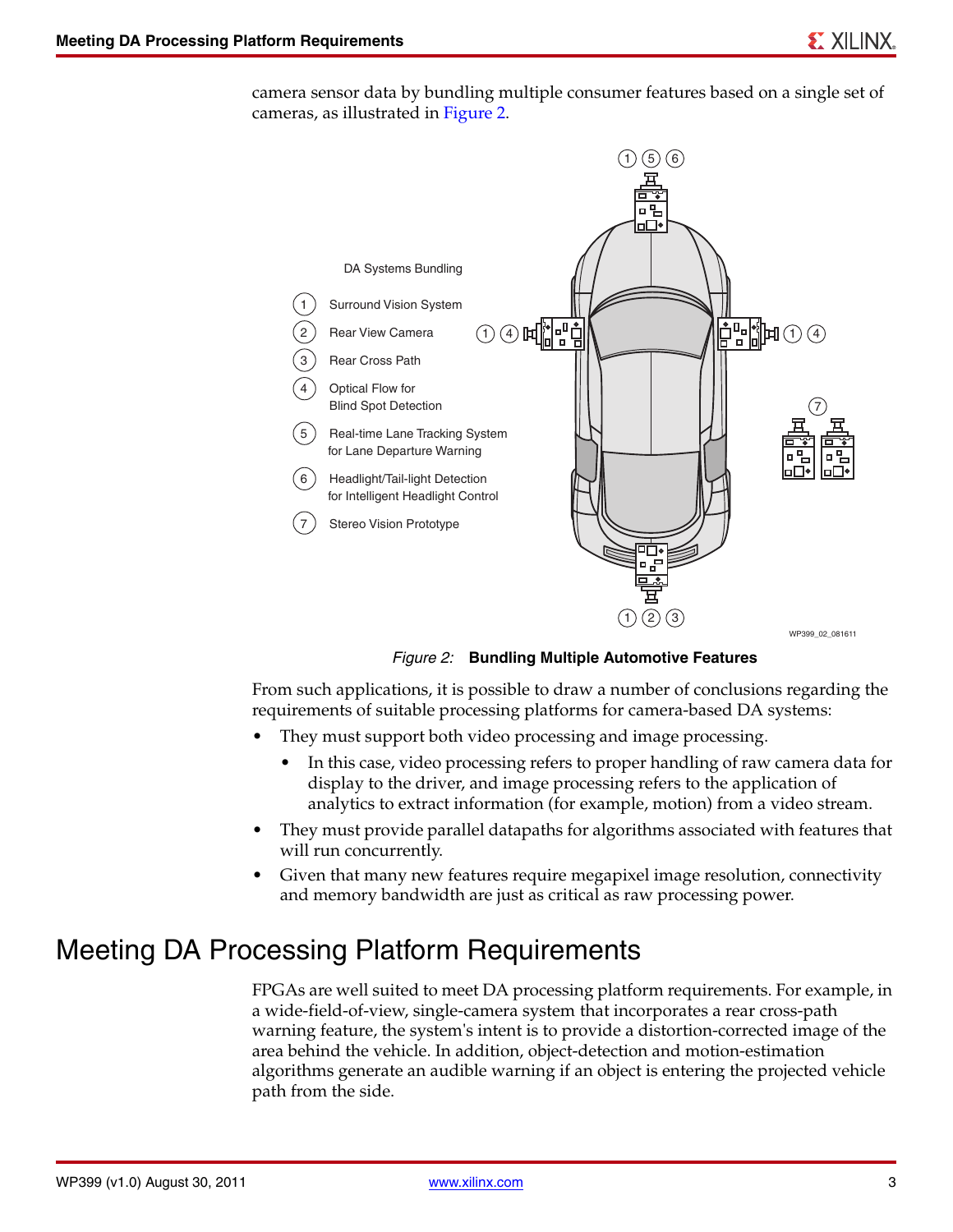[Figure 3](#page-3-0) illustrates how the camera signal is split between the video- and imageprocessing functions. The raw processing power needed to perform these functions can quickly exceed what is available in a serial digital signal processor (DSP). Parallel processing along with hardware acceleration is a viable solution.

<span id="page-3-0"></span>

*Figure 3:* **Video and Image Processing Functions**

FPGAs offer highly flexible architectures to address various processing strategies. Within the FPGA logic, it is a simple matter to split the camera signal to feed independent video- and image-processing intellectual property (IP) blocks. Unlike serial processor implementations, which must time-multiplex resources across functions, the FPGA can execute and clock processing blocks independently. Additionally, if it becomes necessary to make a change in the processing architecture, the FPGA's ability to reprogram hardware blocks surpasses solutions based on specialized application-specific standard products (ASSPs) and application-specific integrated circuits (ASICs), giving FPGA implementations a large advantage when anticipating the future evolution of advanced algorithms. For computationally intensive processing, FPGA devices, such as the new XA Spartan®-6 FPGA Automotive family, offer up to 180 independent multiply-and-accumulate (MACC) units with pre-adders.

Another benefit of FPGA implementation is device scalability. As OEMs look to bundle more features, the processing needs will rise. For example, the rear-view camera might need to host a monocular ranging algorithm to provide drivers with information on object distance. The added functionality requires yet another parallel-processing path. Implementing this in a specialized ASIC or ASSP could be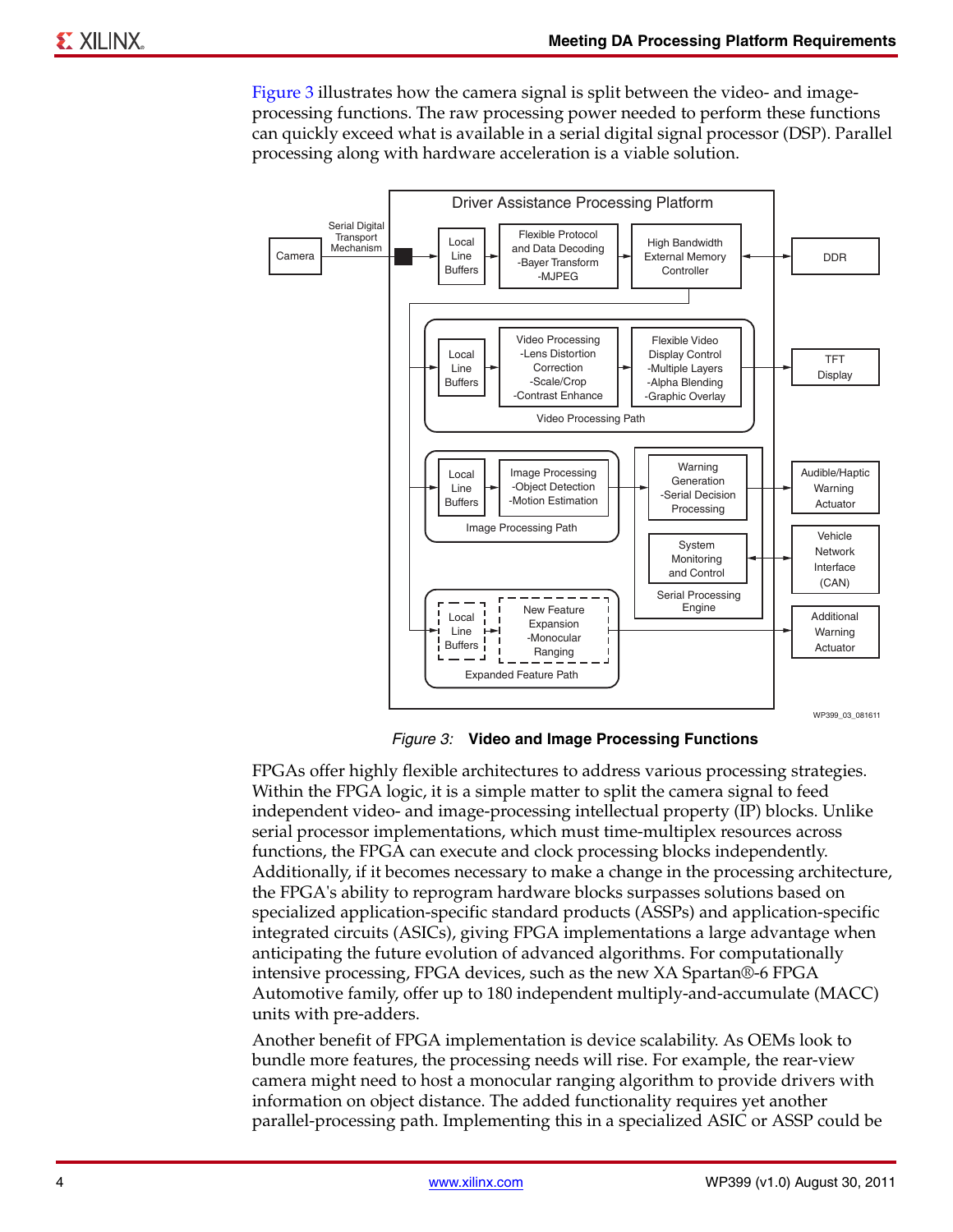problematic, if not impossible, unless the designers made provisions for such expansion ahead of time.

Attempting to add this functionality to a serial DSP could require a complete re-architecture of the software design, even after moving to a more powerful device in the family (if it is plausible at all). By contrast, an FPGA-based implementation allows the new functional block to be added, utilizing previously unused FPGA logic and leaving existing blocks virtually intact. Even if the new function requires more resources than are available in the original device, part/package combinations frequently support moving to a denser device (that is, one with more processing resources) without the need to redesign the circuit board or existing IP blocks.

Finally, the reprogrammable nature of the FPGA offers "silicon reuse" for mutually exclusive DA functions. In the rear-looking camera example, the features described are useful while a vehicle is backing up, but an FPGA-based system could leverage the same sensor and processing electronics while the vehicle is moving forward, with a feature like blind-spot detection. In this application, the system analyzes the camera image to determine the location and relative motion of detected objects. Since this feature and its associated processing functions are not required at the same time as the backup feature, the system can reconfigure the FPGA logic within several hundred milliseconds based on the vehicle state. This allows complete reuse of the FPGA device to provide totally different functionality at very little cost.

#### Meeting DA External Memory Bandwidth Requirements

In addition to raw processing performance, camera-based DA applications require significant external memory access bandwidth. The most stringent requirements come from multi-camera systems with centralized processing, for example, a four-camera surround-view system. Assuming 4 megapixel imagers (1,280 x 960), 24-bit color processing, and performance of 30 frames per second (FPS), just storing the imagers in external buffers requires 3.6 Gb/s of memory access. If the images need to be simultaneously read and written, the requirement doubles to 7.2 Gb/s. With an 80% read/write burst efficiency, the requirement increases to 8.5 Gb/s. This estimate does not include other interim image storage or code access needs. With these requirements, it is clear that camera-based DA applications are memory bandwidth-intensive.

These systems also commonly require memory controllers; however, adding one in a cost-effective manner requires efficient system-level design. Again, developers can leverage the FPGA's flexibility to meet this need. XA Spartan-6 devices offer two hardened memory controller blocks (MCBs) that designers can configure for 4-, 8- or 16-bit DDR, DDR2, DDR3, or LPDDR memory interfaces. They can clock the MCBs at up to 400 MHz, providing 12.8 Gb/s memory access bandwidth to a 16-bit-wide memory device. Furthermore, with two MCBs, the raw bandwidth doubles to 25.6 Gb/s. The two MCBs can run independently or work together using FPGA logic to create a virtual 32-bit-wide data width.

To summarize, FPGA memory controllers provide customized external memory interface design options to meet DA bandwidth needs and optimize all aspects of the cost equation (memory device type, number of PCB layers, etc.).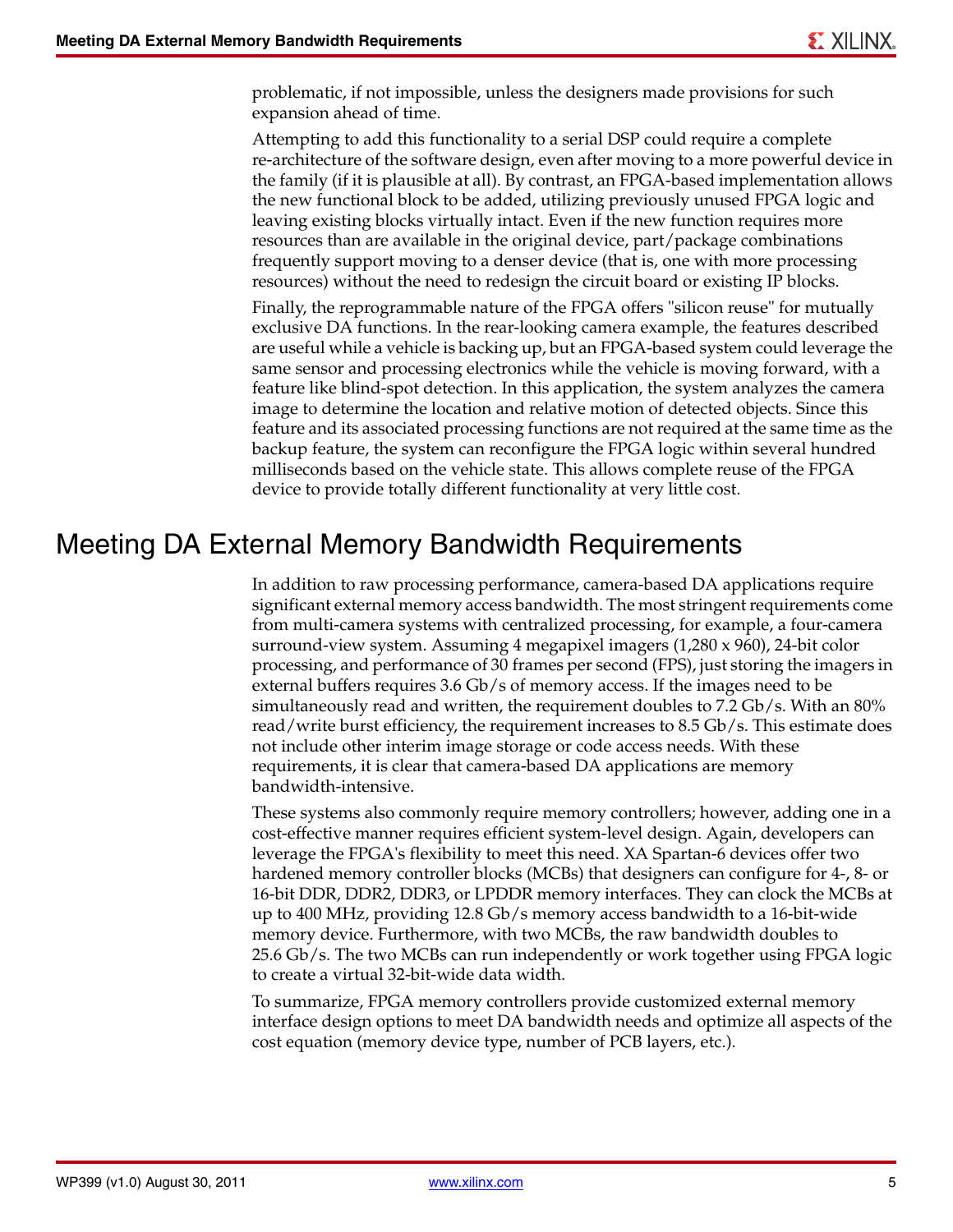## DA Image Processing Need for On-Chip Memory Resources

In addition to external memory needs, camera-based DA processing can benefit from on-chip memory that serves as line buffers for processing streaming video or analyzing blocks of image data. Bayer transform, lens distortion correction, and optical-flow motion-analysis are examples of functions that require video line buffering. For a brief quantitative analysis, a Bayer transform function using 12-bit-pixel Bayer pattern intensity information to produce 24-bit color data is examined. Implemented as a raw streaming process, a bicubic interpolation process requires buffering four lines of image data. Packing the 12-bit-intensity data into 16-bit locations requires approximately 20.5 kb of storage per line, or 82 kb for four lines of data.

FPGAs provide on-chip memory resources in the form of block RAM. The XA Spartan-6 family has increased the block-RAM-to-logic ratios to support image-processing needs. The XA Spartan-6 devices offer between 216 kb and 4.7 Mb of block RAM memory structured in dual-port 18 kb blocks capable of 320 MHz clocking.

#### Transporting Video Data over High-Speed Serial Interfaces

Another DA processing platform issue relates to transport of video data from remotely mounted cameras to central processing or display-capable modules. Most of today's camera installations rely on analog composite video transport (for example, NTSC). However, this method presents several problems for advanced DA systems. Interlaced fields can reduce the effectiveness of object-recognition and motion-estimation algorithms, and analog signals are susceptible to electrical noise, which adversely affects image quality. Finally, with the advent of digital imagers, conversion to or from composite video (CVBS) formats can introduce unnecessary system costs.

A preferred method is to use a digital transport mechanism. Transporting 12 bits of data in parallel can be costly in terms of cable and connectors, so serialization techniques involving low-voltage differential signaling (LVDS) or Ethernet technologies are currently under consideration. Serializing pixel data requires the use of devices with high-speed interfaces. A single 30 FPS megapixel imager with 12-bit pixel depth generates data at greater than 500 Mb/s.

XA Spartan-6 devices offer differential I/O that can operate at speeds exceeding 1 Gb/s, and several members of the family also offer serial transceivers that can be clocked at better than 3 Gb/s. It is possible to leverage these high-speed I/O capabilities along with the FPGA logic to implement emerging LVDS SerDes signaling protocols within the FPGA device itself, eliminating external components and reducing system cost.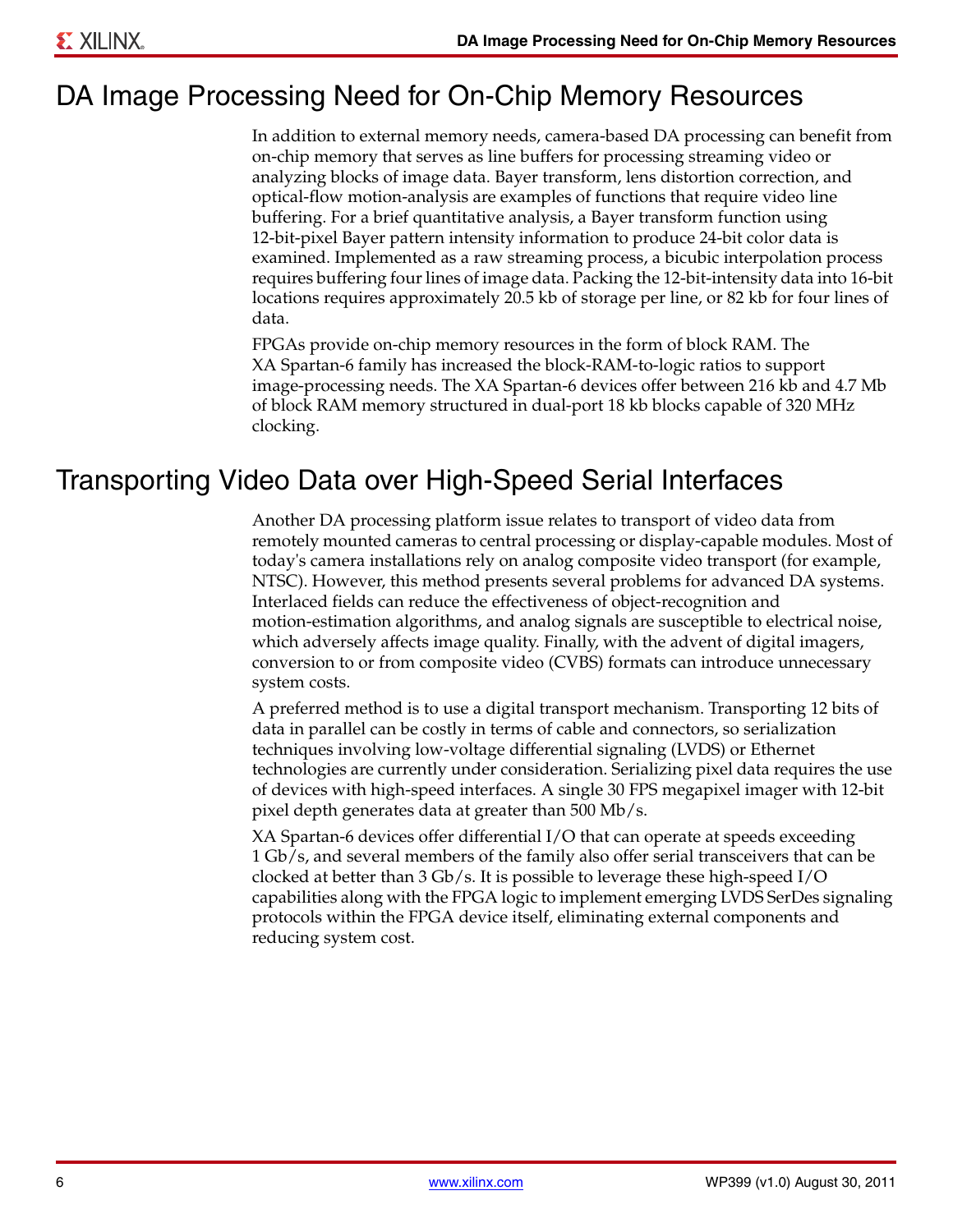## Functional Partitioning of Parallel and Serial DA Processes

For the single-camera system with rear cross-path warning example, the video- and image-processing functions clearly benefit from parallel processing and hardware acceleration, while the cross-path warning generation is a serial decision process. So a platform that can support both types of processing is clearly an advantage.

Xilinx FPGAs support instantiation of soft processors such as the MicroBlaze™ 32-bit RISC embedded processor, available in XA Spartan-6 devices. Combining full-function processors with FPGA logic allows for optimized functional partitioning i.e., the functions that benefit from parallel processing or hardware acceleration are implemented in FPGA logic, while those more suited for serial processes are implemented in software and executed on the MicroBlaze processor. While the MicroBlaze processor is capable of supporting system-on-chip (SoC) architectures, Xilinx's 7 series devices include an Extensible Processing Platform with hardened ARM® dual core Cortex™-A9 processors along with a hardened set of peripherals. Xilinx is targeting these 7 series devices for the most complex of DA systems.

## **Conclusion**

System designers working on DA processing platforms must consider architectural flexibility, platform scalability, external memory bandwidth, on-chip memory resources, high-speed serial interfaces, and parallel/serial process partitioning. The challenge is to strike an appropriate balance between meeting these needs and maintaining a competitive product cost structure. In this quest, FPGA technology is a viable alternative to standard ASSP and ASIC approaches. In particular, the resource attributes of the XA Spartan-6 family offer unique options and capabilities in meeting the DA processing platform requirements. With today's FPGAs utilizing 40 nm process nodes and 7 series devices moving to 28 nm, their competitive position as a DA processing platform of choice is very strong for some time to come. To learn more about the XA Spartan-6 family and the benefits it can offer, go to: [www.xilinx.com/xas6.](www.xilinx.com/xas6)

For a demonstration of a four camera surround view system based on Spartan-6 FPGAs, go to:

[http://bcove.me/79rqx0yi.](http://bcove.me/79rqx0yi)